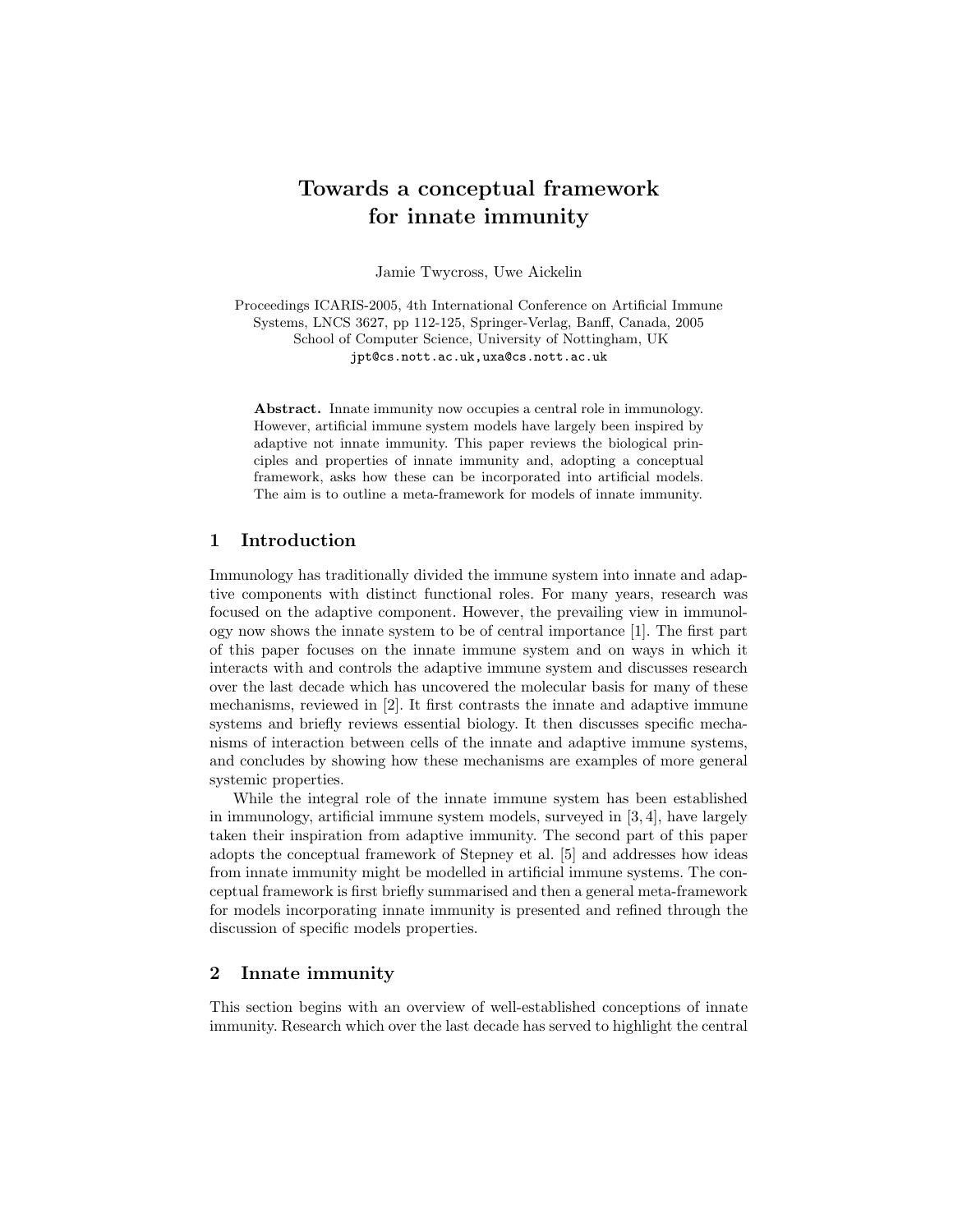role of the innate immune system is then discussed. Lastly, general properties of the innate immune system which have been drawn out by this research are presented. Review papers as well as the original articles are cited, and original figures are reproduced to enhance the necessarily brief summaries of the mechanisms.

#### 2.1 Contrasting innate and adaptive immunity

Differences between the innate and adaptive immune systems can be seen on a number of levels (Table 1). The adaptive immune system is organised around two classes of cells: T cells and B cells, while the cells of the innate immune system are much more numerous, including natural killer  $(NK)$  cells, dendritic cells  $(DCs)$ , and *macrophages*. The receptors of innate system cells are entirely *germline*encoded, in other words their structure is determined by the genome of the cell and has a fixed, genetically-determined specificity. Adaptive immune system cells possess somatically generated variable-region receptors such as the TCR and BCR (T and B cell receptors) with varying specificities, created by a complex process of gene segment rearrangement within the cell. On a population level, this leads to a non-clonal distribution of receptors on innate immune system cells, meaning that all cells of the same type have receptors with identical specificities. Receptors on adaptive immune system cells however, are distributed clonally in that there are subpopulations of a specific cell type (clones) which all possess receptors with identical specificities, but that generally, cells of the same type have receptors with different specificties [1, 6, 7].

| property                                                                                                                               | innate immune system                             | adaptive immune system                                                 |
|----------------------------------------------------------------------------------------------------------------------------------------|--------------------------------------------------|------------------------------------------------------------------------|
| cells                                                                                                                                  | DC, NK, macrophage.                              | T cell, B cell.                                                        |
| receptors                                                                                                                              | germline-encoded.                                | encoded in gene segments.                                              |
|                                                                                                                                        | rearrangement not necessary.                     | somatic rearrangement necessary.                                       |
|                                                                                                                                        | non-clonal distribution.                         | clonal distribution.                                                   |
|                                                                                                                                        | <b>recognition</b> conserved molecular patterns. | details of molecular structure.                                        |
|                                                                                                                                        |                                                  | selected over evolutionary time. selected over lifetime of individual. |
| response                                                                                                                               | cytokines, chemokines.                           | clonal expansion, cytokines.                                           |
|                                                                                                                                        | action time immediate effector activation.       | delayed effector activation.                                           |
| evolution                                                                                                                              | vertebrates and invertebrates.                   | only vertebrates.                                                      |
| $\pi$ ii $\pi$ $\pi$<br>records and the contract of the contract of the contract of the contract of the contract of the contract of th |                                                  |                                                                        |

Table 1: Differences between innate and adaptive immunity.

The molecules which a receptor is able to bind with and recognise are known as ligands. While all receptors at the most basic level recognise molecules, ligands are often discussed in terms of higher-level structures. The variable-region receptors of adaptive immunity recognise features of pathogen structure, with BCRs directly recognising peptide sequences on pathogens, such as components of bacterial cell membranes, and TCRs recognising peptide sequences which have first been processed by DCs. These receptors are selected for over the lifetime of the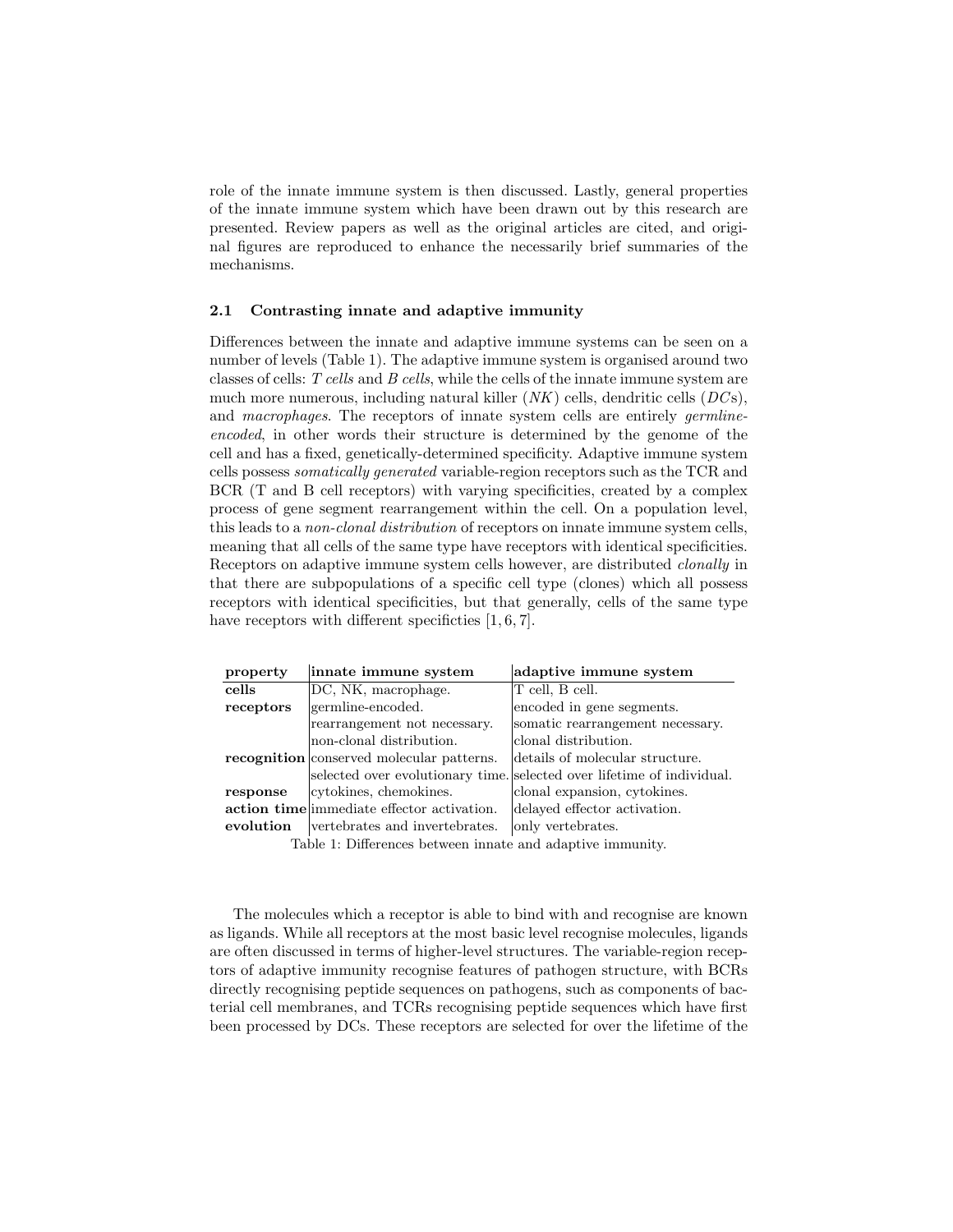organism by processes such as clonal expansion, deletion or anergy and are under adaptive not evolutionary pressure. Conversely, innate immune system receptors recognise a genetically-determined set of ligands under evolutionary pressure. One key group of innate receptors is the pattern recognition receptor (PRR) superfamily which recognises evolutionary-conserved pathogen-associate molecular patterns (PAMPs). PRRs do not recognise a specific feature of a specific pathogen as variable-region receptors do, but instead recognise common features or products of an entire class of pathogens. The immune system utilises adaptation of variable-region receptors to keep pace with evolutionary more rapid pathogens [1, 6].

The environment of a cell in vivo is the tissue in which it is located. Tissue is formed by specialised groups of differentiated cells, and itself forms major components of organs. A substantial part of tissue volume is extracellular space and filled by a structured network of macromolecules called the extracellular matrix. Many of the molecules found in the extracellular matrix are actively produced by cells and involved in intercellular signalling [8, 9]. Cytokines are secreted molecules which mediate and regulate cell behaviour, two important subsets of which are tissue factors, inflammation-associated molecules expressed by tissue cells in response to pathogen invasion, and chemokines, cytokines which stimulate cell movement and activation. Cytokines bind to germline-encoded cytokine receptors present on all cells and are widely produced and consumed by both innate and adaptive immune system cells during an immune response. Recognition by the innate immune system leads to the immediate initiation of complex networks of cytokine signalling which orchestrate the ensuing immune response. Adaptive responses additionally involve processes of cell selection such as clonal expansion, deletion and anergy, which take several days [1, 6].

#### 2.2 Recent developments

This section reviews key developments over the last decade in our understanding of the innate immune system. Over this period, intense research has highlighted the central role of the innate system in host defense through its interaction with the adaptive immune system and with tissue, and uncovered the molecular basis for these interactions. These developments have lead immunologists to reevaluate the roles of both the innate and adaptive immune systems in the generation of immunity, installing innate immunity as a vital component in the initiation and modulation of the adaptive immune response [2].

NK cells of the innate immune system respond to the disruption of normal cell physiology in what has been termed the "*missing self*" model of NK cell activation [10]. Most normal tissue cells constitutively express MHC class I molecules, which present intracellular host-derived peptides on the cell surface. Presentation of virus-derived peptides leads to activation of CTL (cytotoxic T lymphocyte) cells and apoptosis in the infected cell through ligation with the TCR of the CTL [11]. However, viruses and other infectious agents have evolved to interfer with MHC class I antigen presentation [12] and so evade a CTL response. In the "*missing self*" model (Figure 1), NK cells are activated either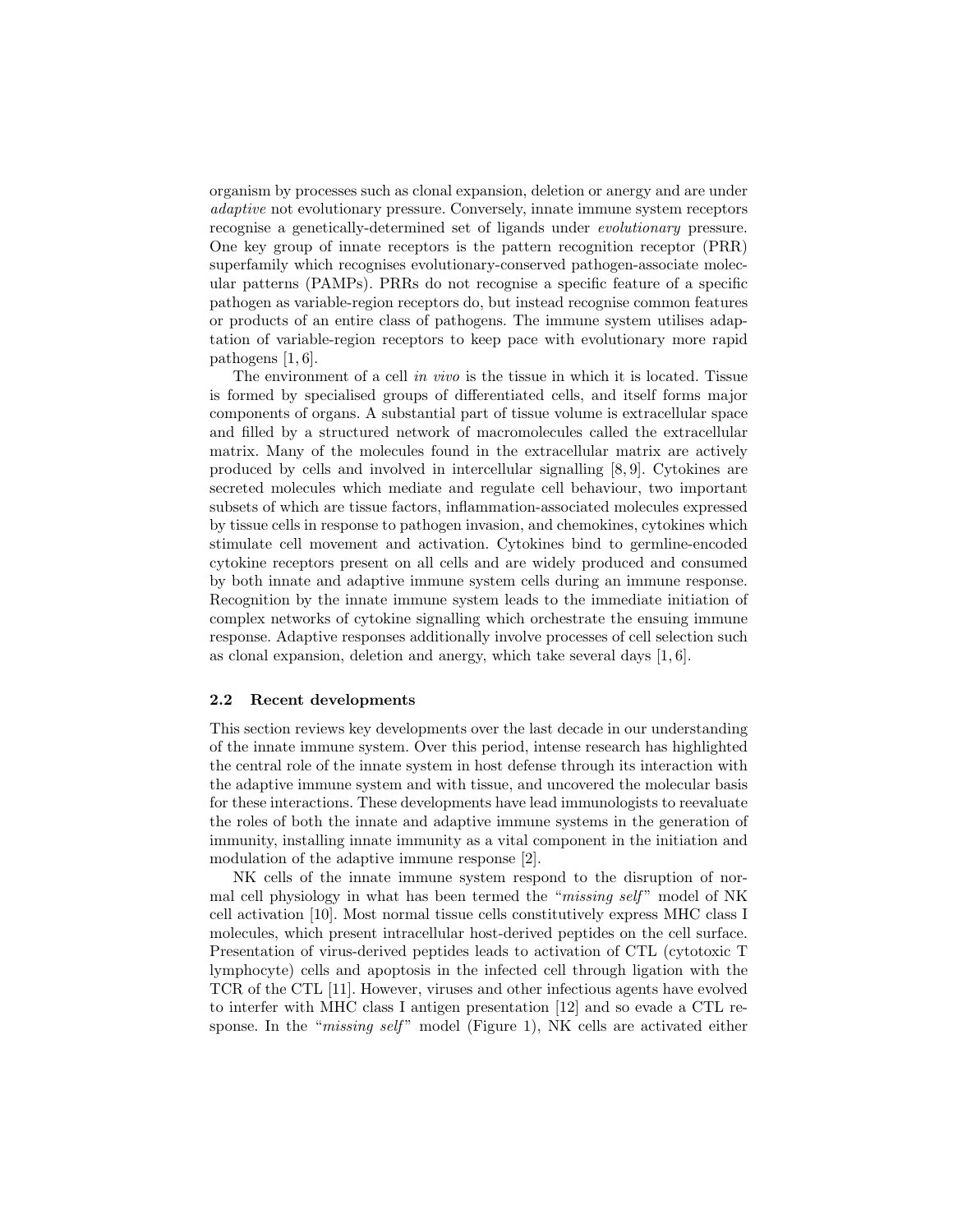

Fig. 1: NK receptors and NK recognition, from [2]

by reduced signalling through receptors of the KIR family, inhibitory receptors specific for host MHC class I, leading to apoptosis of the cognate cell [13]. This creates a no-win situation for the virus: if MHC class I expression is unaffected, it will be open to detection and removal through a CTL-based adaptive immune response, but if it affects MHC class I expression, it will be open to detection and removal through an NK-based innate immune response.

Some of the most exciting recent advances have been made in uncovering the role of TLRs in determining DC differentiation and so a mechanism by which the innate immune system mediates the quality of an adaptive immune system response [2, 15] (Figure 2). Initial ligation by different PAMPs and tissue factors of different TLRs on DCs "primes" DCs to differentiate along different pathways, resulting in mature and immature DCs which produce different Th (T helper) cell polarisation factors. Release of these polarisation factors upon interaction with naive T cells causes the naive cell to differentiate into Th1, Th2 or Treg cells, all distinct types of T cell [14]. DCs, through TLRs, couple the quality of the adaptive immune effector response to the nature of the pathogen. Other PRR receptor families have also been implicated in Th polarisation [16]. Interestingly, recent research [17] suggests a renewed role for variable-region receptors not just in the determination of the antigen specificity of an immune response, but also in the regulation of this response. In place of the purely "instructive" DC to T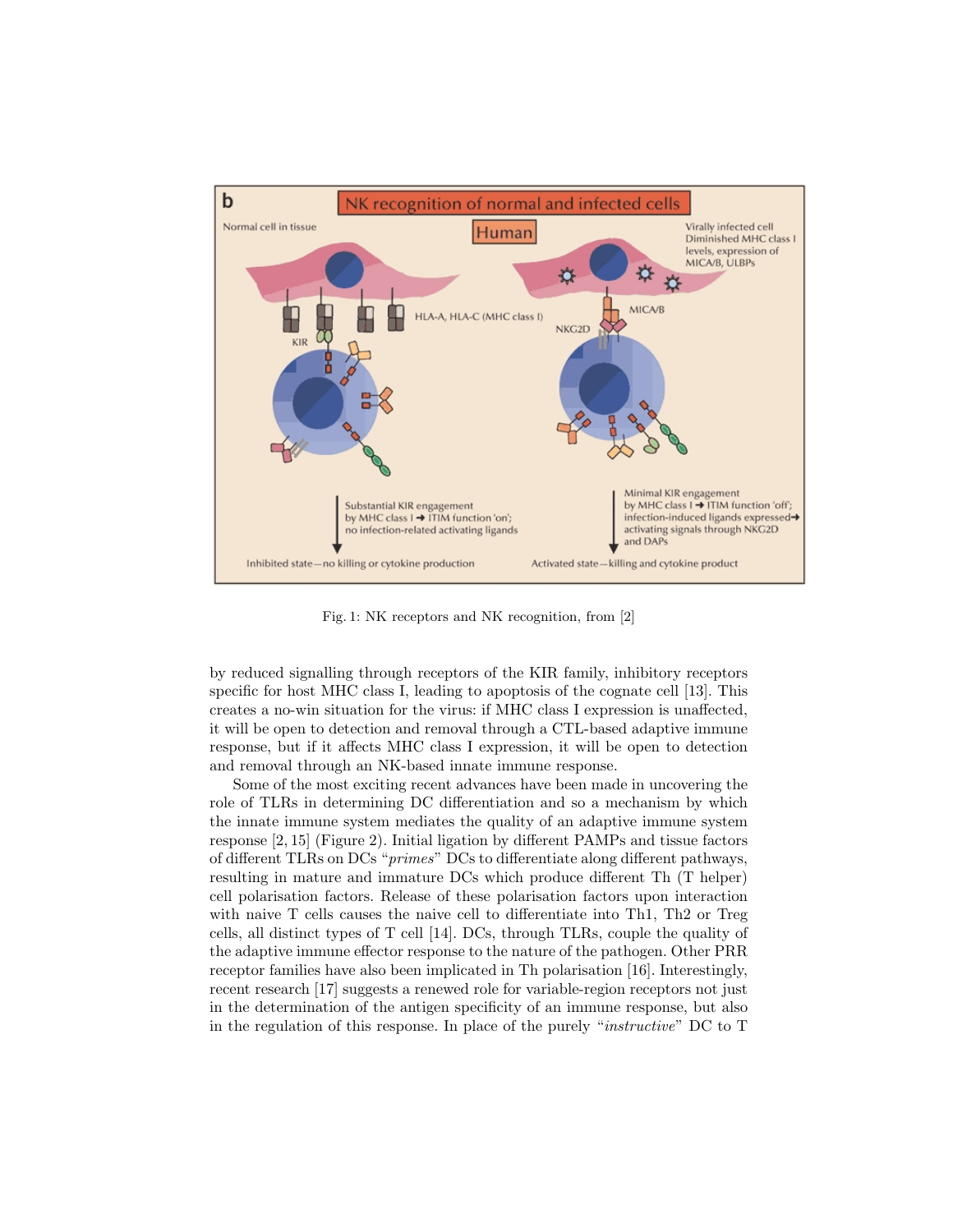

Fig. 2: DC polarisation of Th cells, from [14]

cell paradigm, the responding Th1 or Th2 cells reinforce signals to B cell or CTL effectors in a "success-driven" consensual model of T cell polarisation.

As well as polarising Th cells, DCs play a key role in maintenance of populations of T cells. Tolerance is the ability of the immune system to react in a non-biodestructive manner to stimuli and has long been associated with adaptive immunity. Tolerance is usually discussed in terms of apoptosis or anergy of self-reactive T and B cells, and was initially proposed to occur centrally in a relatively short perinatal period, as epitomised in the clonal selection theory of Burnet [19, 20]. While recent research shows the continuing importance of central tolerance mechanism [21], it is now accepted that peripheral tolerance mechansims which operate to censor cells throughout the lifetime of the host are of equal importance. DCs of the innate immune system lie at the heart of the generation of peripheral tolerance. Models propose that DCs continually uptake apoptotic and other material from peripheral tissues under normal steady-state, nonpathogenic conditions. Periodically, DCs migrate to draining lymph nodes where they delete lymphocytes by presenting the processed material which, as representative of tissue in the absence of pathogen, needs to be tolerated by the host [22]. Signals received by DCs 'license" [18] (Figure 3) them to promote either T cell clonal expansion, or T cell clonal anergy or deletion. Research has established the molecular basis for such models. The absence of TLR signalling on DCs [22, 23] or the presence of signalling through receptors involved in the up-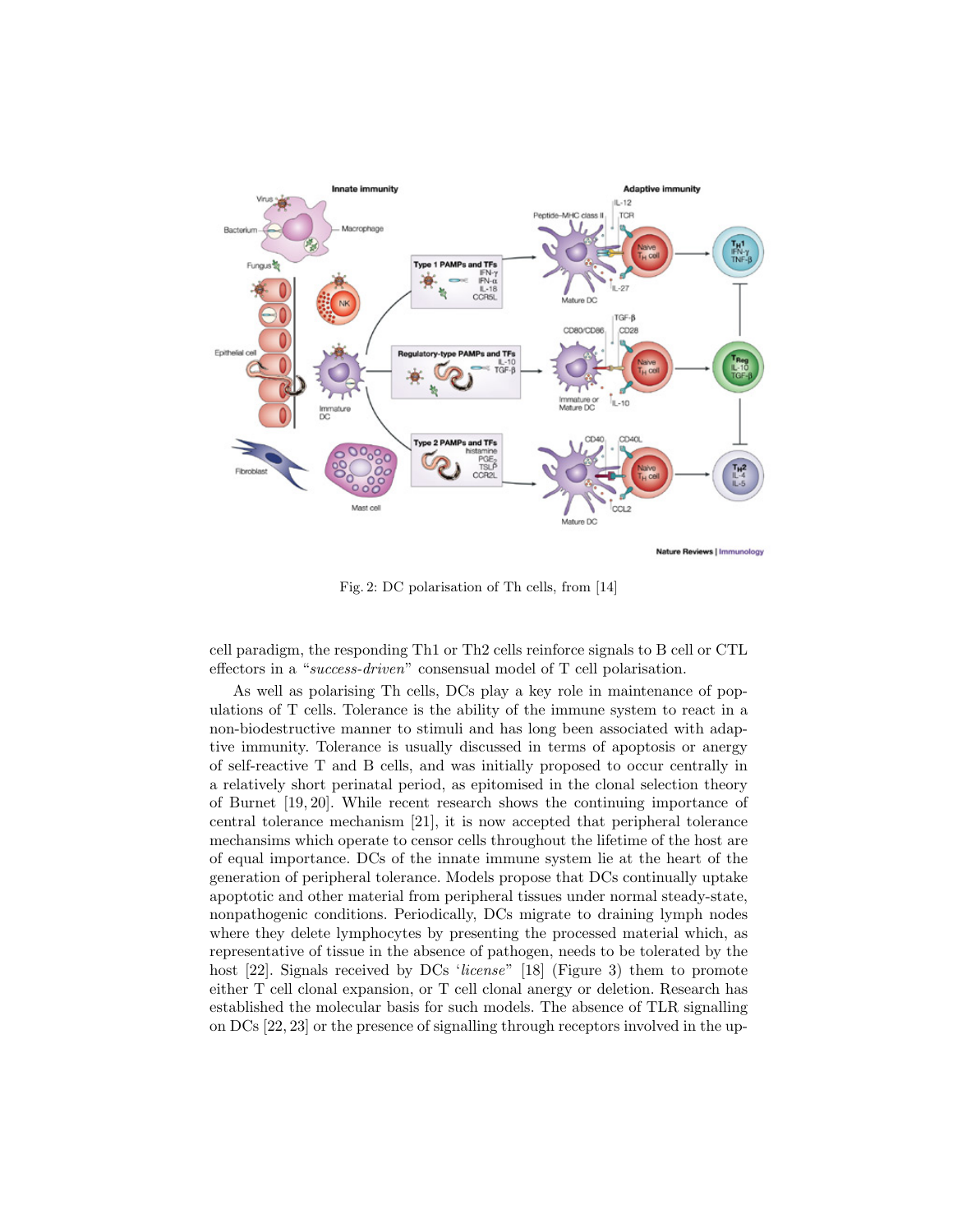

Fig. 3: DC Th tolerance, from [18]

take of apoptotic material [24, 25] leads to distinct semimature and mature DC populations which interact with T cells to promote tolerance or immunogenicity respectively.

Cosignalling receptors and their ligands provide another mechanism by which DCs determine the qualitative and quantitative nature of adaptive immune responses. CD80 and CD86 are costimulatory molecules expressed on DCs and bind with the CD28 and CTLA-4 cosignalling receptors on Th cells. Binding to CD28 leads to upregulation of Th activity and an immunogenic response, whereas CTLA-4 binding to downregulation of activity and tolerance. CD28 is constitutively expressed by Th cells, whereas the latter in proportion to the strength of TCR stimulation. CD80 and CD86 do not bind equivalently to CD28 and CTLA-4, and through selective expression by DCs of these molecules, innate immune system cells initiate and regulate Th cell activity. A key concept which has emerged from this research is the importance of sequential and properly timed interactions in the development of an immune response [2, 26, 27].

#### 2.3 Summary

As the biology described in this section shows, the protection afforded to the host by the immune system as a whole arises from mechanisms of the innate and adaptive immune systems, which help form an integrated system of host protection. While there can be no doubt that specific recognition by the adaptive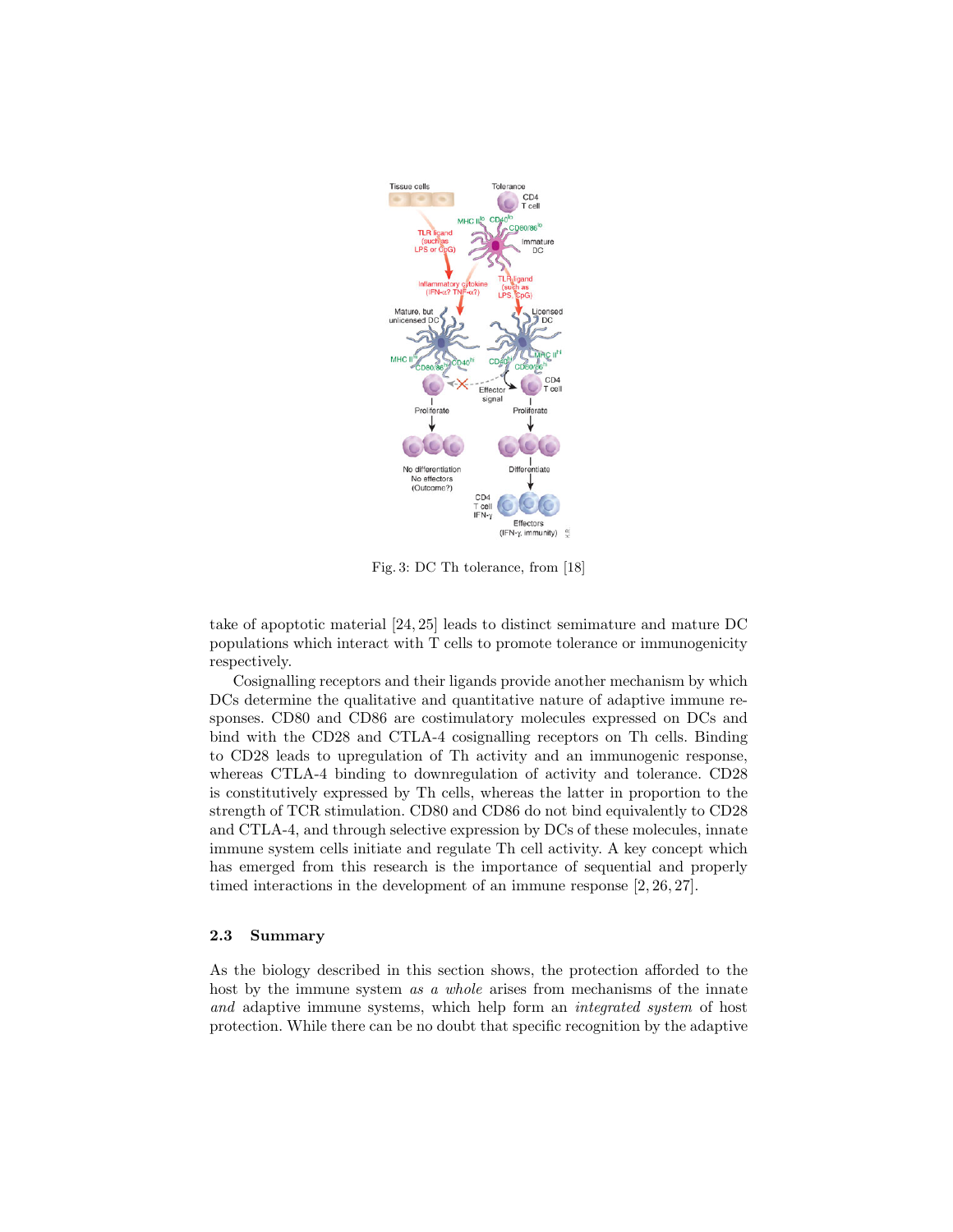immune system plays an important role in functions such as pathogen recognition and removal, it is now clear that innate immune system mechanisms play an equally important role. The mechanisms discussed above are specific examples of more general properties of innate and adaptive immune system function and interaction, which are summarised in Table 2.

| <i>property</i> $1$ pathogens are recognised in different ways by the innate and |  |
|----------------------------------------------------------------------------------|--|
| adaptive immune systems.                                                         |  |
| <i>property</i> 2 linnate immune system receptors are determined by evolu-       |  |
| tionary pressure.                                                                |  |
| property $\beta$ response to pathogens is performed by both the innate and       |  |
| adaptive systems.                                                                |  |
| property $4$ the innate immune system initiates and directs the response         |  |
| of the adaptive immune system.                                                   |  |
| <i>property</i> $5$ the innate immune system maintains populations of adaptive   |  |
| immune system cells.                                                             |  |
| <i>property</i> $6$ information from tissue is processed by the innate immune    |  |
| system and passed on to the adaptive immune system.                              |  |

Table 2: General properties of the innate immune system.

Considering the innate as well as adaptive immune system highlights how immune system cells interact with pathogens on multiple levels (Property 1). While the variable-region receptors of adaptive immunity are often specific for one feature of one particular pathogen, germline-encoded receptors such as PRRs of innate immunity are specific for features belonging to an entire class of pathogens. Innate immune system cells also respond not only to pathogen structure, but also to pathogen behaviour, either directly through PAMPs and TLRs, or indirectly through changes in tissue cell behaviour (NK cells). Innate receptor specificity is determined by evolutionary pressures, whereas adaptive processes such as peripheral tolerance determine the range of specificities of adaptive receptors (Property 2).

Innate immune system cells, as well as recognising pathogen, respond to them directly (Property 3), as with NK cell monitoring of MHC class I expression. Such recognition and response mechanisms when taken together show how the innate and adaptive immune systems work together to provide a broad coverage of protection to the host. Recognition by the innate immune system does not usually lead to a solely innate response, but instead also initiates and modulates an adaptive response through DC polarisation of Th cells and modulation of costimulatory signals (Property 4). Mechanisms such as DC tolerisation of Th cells, as well as relying on antigen processed by DCs, also shows how innate immune system cells maintain populations of cells (Property 5). The adaptive response is driven by information not only directly sensed by adaptive immune system cells, but equally by information gathered and processed by innate immune system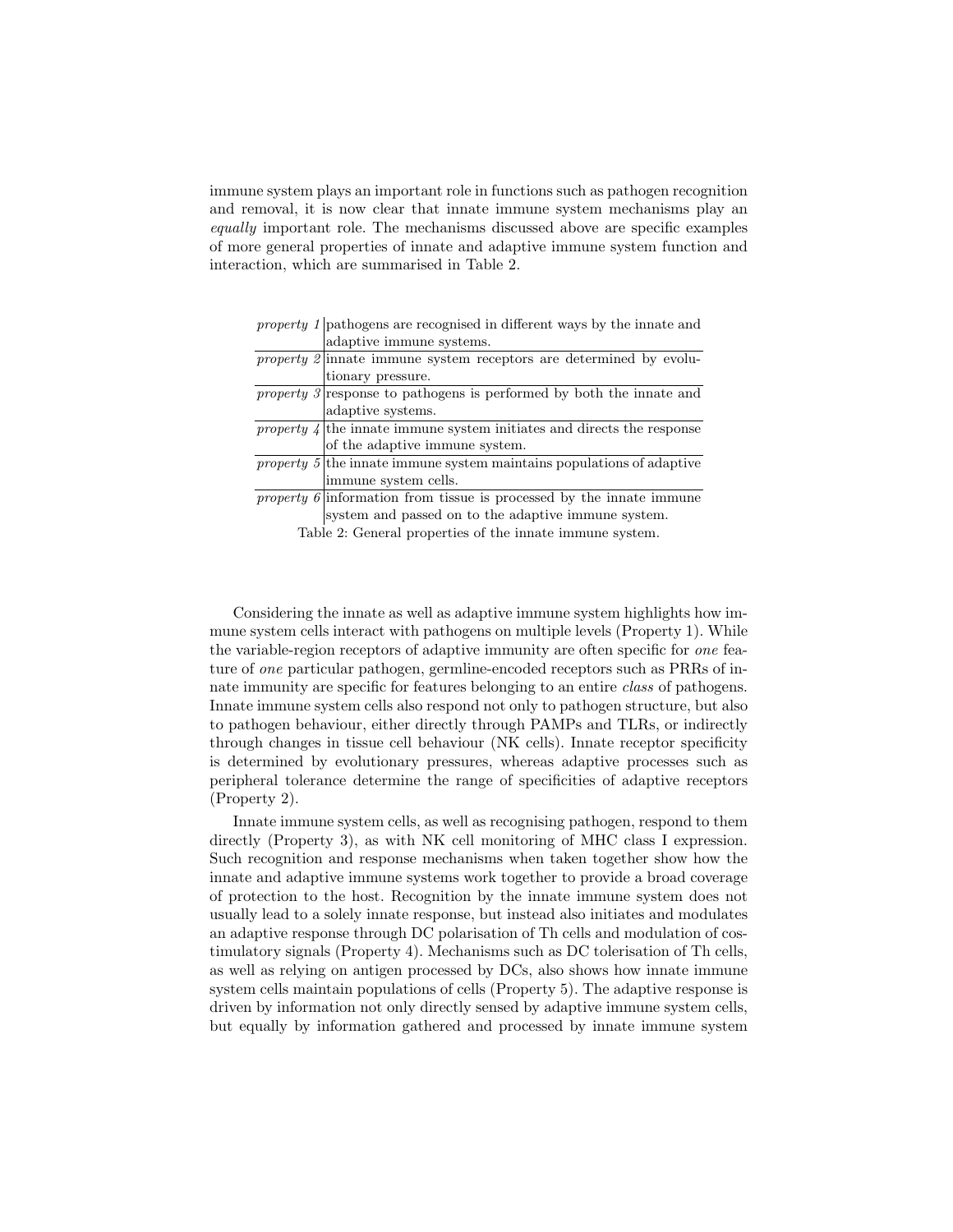cells, as with DC collection, processing and presentation of antigen to T cells (Property 6).

## 3 Modelling innate immunity

As artificial immune systems develop in their sophistication and so are more able to realise the functions of biological immune systems, they will need to incorporate properties of innate immunity into their models. This section first reviews the conceptual framework for artificial immune systems of Stepney et al. [5]. Adopting this framework and drawing on the biology of the previous section, it then proposes a number of general properties of models incorporating innate immunity. Looking first at the mechanisms of the previous section as a whole, and then individually, these general properties are discussed and refined. The aim is to suggest a meta-framework which highlights the key properties of models in general and how they might be realised in various individual models.

#### 3.1 Conceptual frameworks

In [5], Stepney et al. present a conceptual framework within which biologicallyinspired models and algorithms can be developed and analysed. Figure 4 summarises their framework, in which probes provide the experimenter with an incomplete and biased view of a complex biological system which then allows the construction and validation first of simplifying abstract representions, and consequently of analytical computational frameworks, which themselves provide principles for the design and analysis of biologically-inspired algorithms.



Fig. 4: A conceptual framework for biologically-inspired algorithms [5].

Stepney et al. (ibid.) also apply similar ideas to develop a meta-framework, Figure 5, which allows common underlying properties of classes of models to be analysed by asking questions, called meta-probes, of each of the models under consideration. They suggest a number of questions based around properties which are thought to affect complex behaviour in general. These areas relate to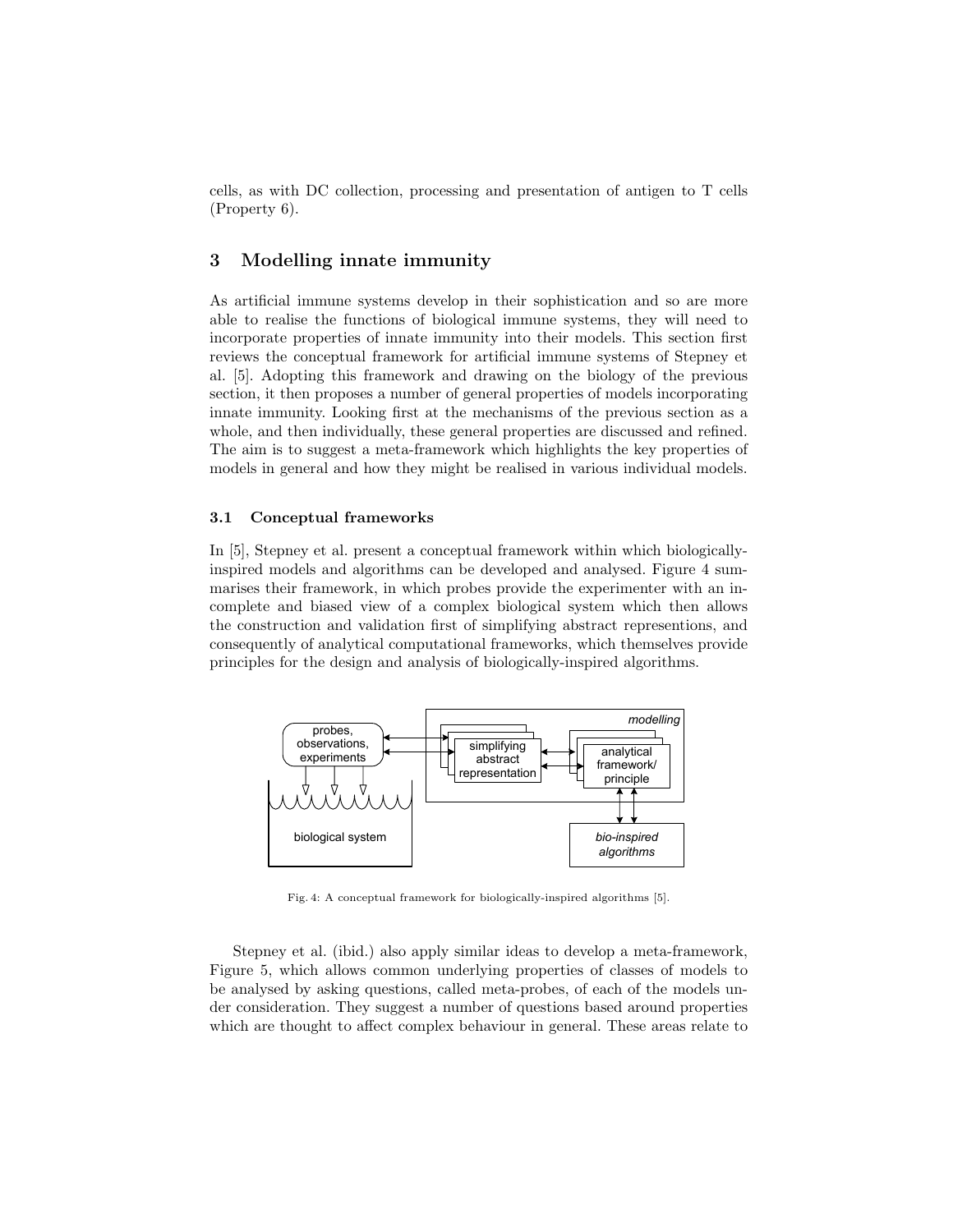openness, diversity, interaction, structure and scale (ODISS). Using this metaframework, the authors analyse the commonalities of population and network models.



Fig. 5: A conceptual framework for integrating biologically-inspired computational domains [5].

While Stepney et al. use the meta-framework to analyse *artificial* models for essential features and commonalities, this paper uses it to analyse biological models. The latter approach, apart from being pragmatic as very few artificial models currently exist, also allows biology to have much more of an influence on the meta-framework. Whichever approach is taken, meta-frameworks and the development of computational and mathematical models present a route through which artificial immune system research can help biologists answer research questions in their field.

## 3.2 A meta-framework for innate models

This section takes the general properties of the innate immune system presented in Section 2 and abstracts them by adopting the conceptual framework. The abstracted properties form the basis of a meta-framework for innate models and are presented in terms of each of the ODISS areas of the conceptual framework:

openness: the interaction between the immune system and the host is one of a poised system in dynamic equilibrium coupled to an ever-changing environment. The relatively constant populations of innate immune system cells contrasts with the fluctuating populations of the adaptive system. The innate immune system provides examples of mechanisms for controlling the dynamic allocation of resources of populations of agents.

diversity: the different classes of cells of the innate and adaptive immune systems leads to the idea of distinct groups of functionally similar agents. At a different level, clonal distribution of receptors is an good example of different ways in which diversity manifests itself in biological systems. The underlying processes which drive diversity of innate receptors are evolutionary, while adaptive receptor diversity is established through adaptation.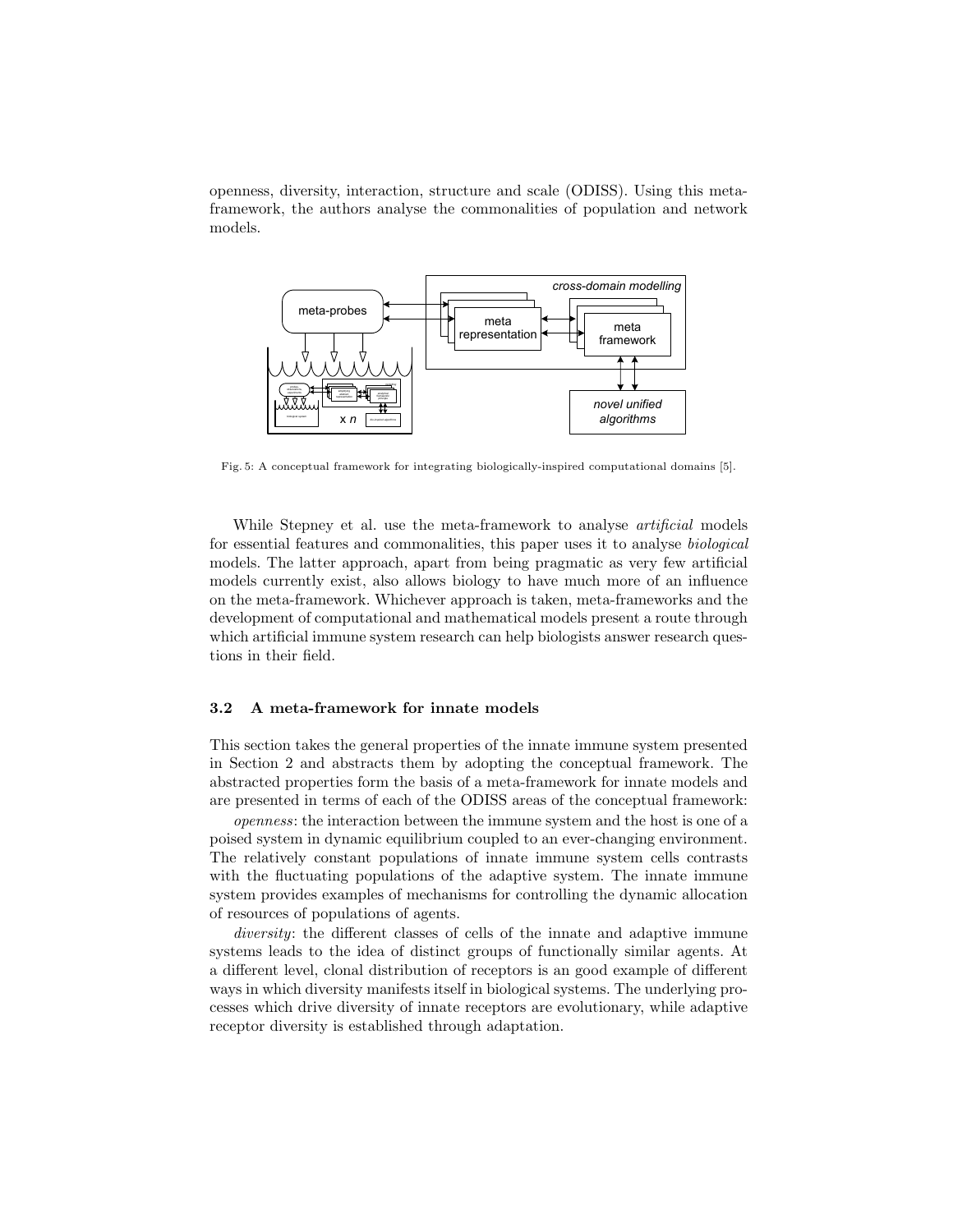interaction: in the wider sense considering the innate immune system shows how computation is largely communication, with immunity arising from the cytokine networks of signalling interactions between intercommunicating tissue cells and the innate and adaptive immune systems. Adaptive and innate immune cells are also specialised to access different informational levels. Innate cells focus on class features, while adaptive cells on individual features. Crosstalk between signalling networks is also a prevalent property in the immune system. Spatiality and temporally are key features of interactions across all levels.

structure: considering the innate immune system necessitates a view of the immune system composed of distinct subsystems. Functional similarities as well as differences can be seen between the innate and adaptive subsystems. The innate and adaptive are themselves composed of interacting populations of agents. Cell differentiation pathways provide an even more fine-grained division of cells into types.

scale: diverse populations of large numbers of cells is a hallmark of the immune system. A challenge for artificial immune systems is the need to simulate large populations of agents. Exploiting the emergent properties of distinct populations of large numbers of simple agents rather than a smaller number of more complex agents, along with distributed and parallel architectures for artificial immune systems [28] may provide a way forward.

#### 3.3 Refining the framework

As seen in the previous section, the innate immune system provides examples of general properties for artificial systems. Systems of agents form a convenient meta-representation of artificial systems, and many artificial systems are based on populations of interacting agents. This section adopts this metarepresentation and refines the general properties of the previous section by discussing how they might be instantiated in models.

Cells seen as autonomous agents forms the basis of the meta-representation discussed here. The intercellular communication involved in all the mechanisms of Section 2 suggests the need for similar means of intercommunication between agents. Signals which allow groups of agents to control the functions and state of other groups of agents are necessary. A finer-grain representation of intercellular signals into distinct classes, as seen in the biological immune system, such as costimulatory, primer or chemokine signals, would allow artificial systems to more closely approximate the control mechanisms and systemic properties of biological systems. A key role of the environment which these agents exist in, termed artificial tissue here, is the provision of a milieu in which agents can interact via signalling. As well as passing signals between agents, mechanisms such as antigen processing and presentation to Th cells by DCs suggest the need for agents with the ability to "*consume*", process and pass on information to other agents. Some groups of agents, akin to Th or CTL cells, would not have direct access to information, but instead see it through the filter provided by these information processing agents. Artificial tissue would provide the mechanisms for these kinds of interaction with the environment and other agents.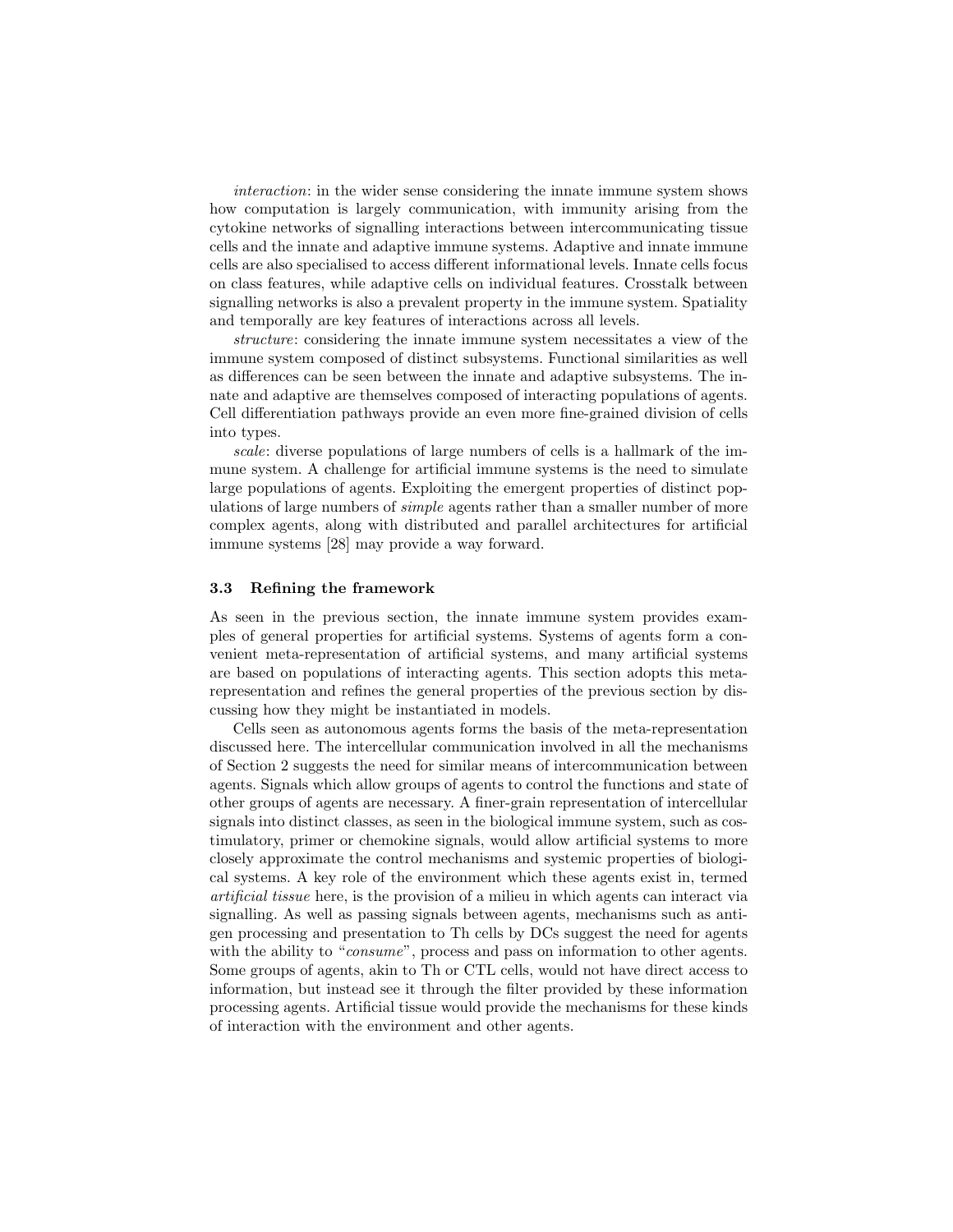The representation of pathogens at multiple levels suggests another "service" which artificial tissue has to provide. A problem must be represented at multiple levels. The artificial tissue allows agents of the artificial immune system to access different levels of information about events. At the very least, information concerning the structure of events and signals relating to the way elements behave or interact with the tissue as a whole needs to be accessible. Classical static classification problems could perhaps be translated into such a multilevel representation by clustering algorithms or statistical methods which give indications of how individual feature vectors relate to a whole set of other vectors. However, the innate immune system clearly relies on sensing the behaviour as well as structure of pathogens, and tissue models built entirely from information derived from structural considerations, such as similarity or differences between feature vectors, fail to capture this reliance. Dynamic, realtime problems such as intrusion detection offer a much more amenable domain as they naturally include notions of behaviour. For example, a computer virus not only has a particular structure, its program code, but also behaves in a certain way through its interactions with other programs and operating systems, searching for other machines, subverting the function of existing programs, installing backdoors on systems, and so on.

Over its lifetime a cell differentiates along a particular pathway, with each differentiation stage along this pathway representing a specific cell type. All cells at the same stage of differentiation are of the same type and have the same phenotypic configuration and functional characteristics. Which pathway a cell follows is the result of the environmental pressures the cell experiences. Little of the dynamics of the immune system can be captured if agents in artificial immune system models do not possess similar developmental characteristics. This could be modelled by endowing agents with a set of functions, subsets of which the agent performs at any one time and which represent the current type of the agent. Transitions from one type to another are a result of interactions of the agent with its environment and could be pictured as a branching tree structure.

While cells act as individuals, differentiating along their own individual pathways, they also act as part of a group. At this population level, considering the innate immune system highlights the need for groups of agents which respond to different types of information. Certain agents might identify fixed patterns in this information, embodying some type of notional TLR, while others would identify variable patterns, akin to TCRs. The processes which drive the specificity of receptors may be adaptive or evolutionary, with different pressures biasing the type of information surveyed by agents.

Cells control other cells on an individual contact-dependant level. They also control cells in a local neighbourhood through the production of cytokines. This localised control leads to dynamical patterns at the population level. DC control of Th proliferation through costimulatory molecules is a good example of how local interactions control the population of Th cells and determine populationlevel phenomena such as clonal distribution. Effects of the artificial tissue on one group of agents should have resulting effects on populations of other agents.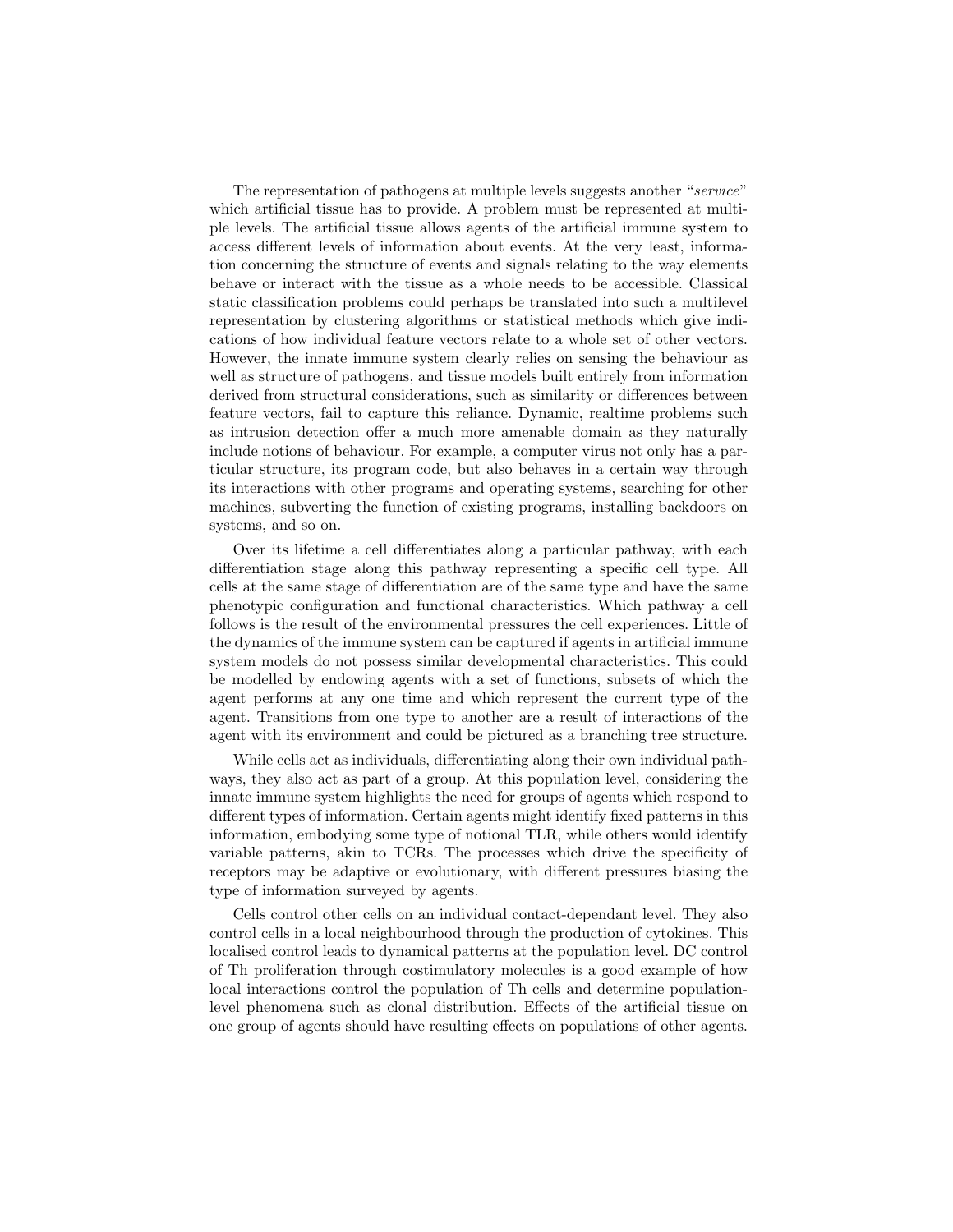The generation of peripheral tolerance by DCs suggests a mechanism by which signals presented by the artificial tissue are received by one group of agents and have a direct effect on other groups of agents. This control might not be as clearcut as live or die, but more a direction of differentiation pathways, of which polarisation of Th cells by TLRs on DCs is a good example.

Lastly, mechanisms of trust or obligation are established. The NK "missing self" model is a good example of this. The provision of sufficient quantities of MHC can be seen as a monitoring requirement, imposed by NK cells, of the system. If tissue cells fail to provide MHC they are destroyed. In realtime monitoring situations, models of such a suppression-based mechanism might be used to establish if groups of data providing agents are functioning.

#### 3.4 Summary

Using the biology of the previous section as a basis, this section has sketched out a meta-framework for models of innate immunity, discussing general properties of such models and also how they might be realised more concretely. While the properties presented have tried to capture the core features of innate immunity, due to space and intellectual constraints they are not exhaustive and need to be combined with existing frameworks of adaptive models [5] if integrated models are to be built.

## 4 Conclusion

This paper has presented a summary of current biological understanding of the innate immune system, contrasting it with the adaptive immune system. Adopting a conceptual framework it then proposed and refined a meta-framework for artificial systems incorporating ideas from innate immunity. While emphasising the role of innate immunity, in reality, the innate and adaptive systems are intimately coupled and work together to protect the host. As already suggested, combining the properties suggested here with those of traditional population and network models would enable artificial systems to more closely reflect their biological counterparts.

Other possibilities for future work include a review within the proposed framework of artificial immune system models such as [29, 30] which already include innate immunity. This would help evaluate and compare these models, discerning commonalities and providing direction for future research. Developing more detailed mathematical and computational models would be an important next step in a more detailed understanding of the properties of innate immunity. These models could then be used to instantiate a range of systems in different application domains. More realistic and principled models could also extend understanding on the dynamics of competing immunological models such as those of instructive or consensual regulation of Th1/2 responses, or modulation of costimulatory signals.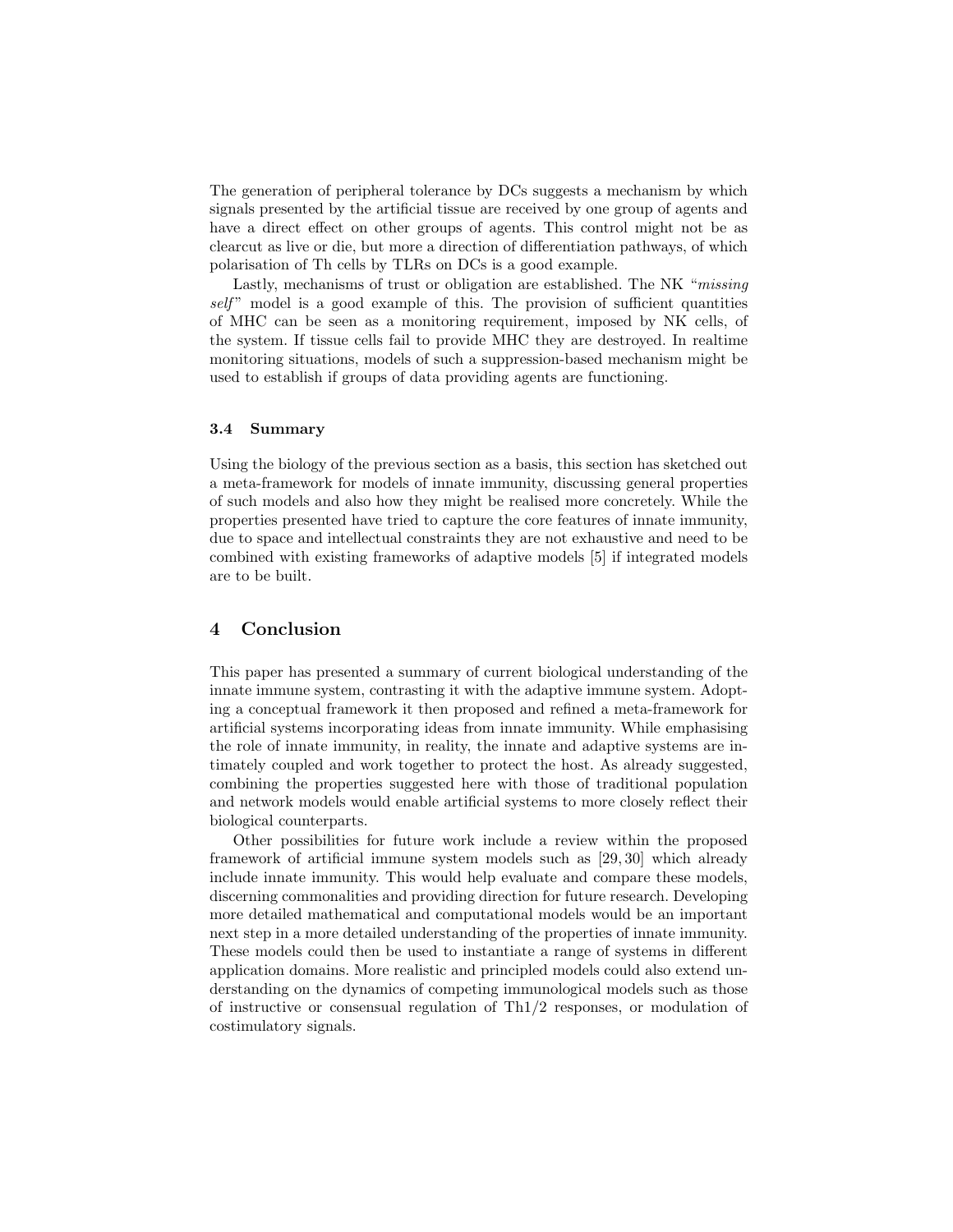Couching ideas of innate immunity within an accepted conceptual framework provides a step in developing more integrated artificial immune system models which take into account the key role the innate immune system plays in host protection. As always, the beauty and subtlety of the immune system will continue to provide a rich source of inspiration for designers of artificial systems.

## 5 Acknowledgements

Many thanks to Adrian Robins for discussions on the immunology, and to my coworkers Uwe Aickelin, Julie Greensmith, Jungwon Kim, Julie McLeod, Steve Cayzer, Rachel Harry, Charlotte Williams, Gianni Tedesco and Peter Bentley, without whom this work would not have been possible. This research is supported by the EPSRC (GR/S47809/01).

## References

- 1. Medzhitov, R., Janeway, C.A.: Innate immunity. The New England Journal of Medicine 343 (2000) 338–344
- 2. Germain, R.N.: An innately interesting decade of research in immunology. Nature Medicine 10 (2004) 1307–1320
- 3. Aickelin, U., Greensmith, J., Twycross, J.: Immune system approaches to intrusion detection - a review. In G Nicosia et al., ed.: Proc. of the Third International Conference on Artificial Immune Systems. Number 3239 in Lecture Notes in Computer Science, Springer (2004) 316–329
- 4. de Castro, L.N., Timmis, J.: Artificial Immune Systems: A New Computation Intelligence Approach. Springer (2002)
- 5. Stepney, S., Smith, R., Timmis, J., Tyrrell, A., Neal, M., Hone, A.: Conceptual frameworks for artificial immune systems. International Journal of Unconventional Computing 1 (2005)
- 6. Janeway, C.A., Medzhitov, R.: Innate immune recognition. Annual Review of Immunology 20 (2002) 197–216
- 7. Janeway, C.A., Travers, P., Walport, M., Shlomchik, M.: Immunobiology. 5th edition edn. Garland Science, available online at http://www.ncbi.nlm.nih.gov/ books/ (2001)
- 8. Alberts, B., Johnson, A., Lewis, J., Raff, M., Roberts, K., Walter, P.: Molecular Biology of the Cell. 4th edn. Garland Science, available online at http://www. ncbi.nlm.nih.gov/books/ (2002)
- 9. Lodish, H., Berk, A., Matsudaira, P., Kaiser, C.A., Krieger, M., Scott, M.P., Zipursky, L., Darnell, J.: Molecular Cell Biology. 4nd edn. W. H. Freeman and Co., available online at http://www.ncbi.nlm.nih.gov/books/ (1999)
- 10. Ljunggren, H.G., Karre, K.: In search of the 'missing self': MHC molecules and NK cell recognition. Immunology Today 11 (1990) 237–244
- 11. Germain, R.N.: MHC-dependent antigen processing and peptide presentation: Providing ligands for T lymphocyte activation. Cell 76 (1994) 287–299
- 12. Lorenzo, M.E., Ploegh, H.L., Tirrabassi, R.S.: Viral immune evasion strategies and the underlying cell biology. Seminars in Immunology 13 (2001) 1–9
- 13. Lanier, L.L.: Natural killer cell receptor signaling. Current Opinion in Immunology 15 (2003) 308–314